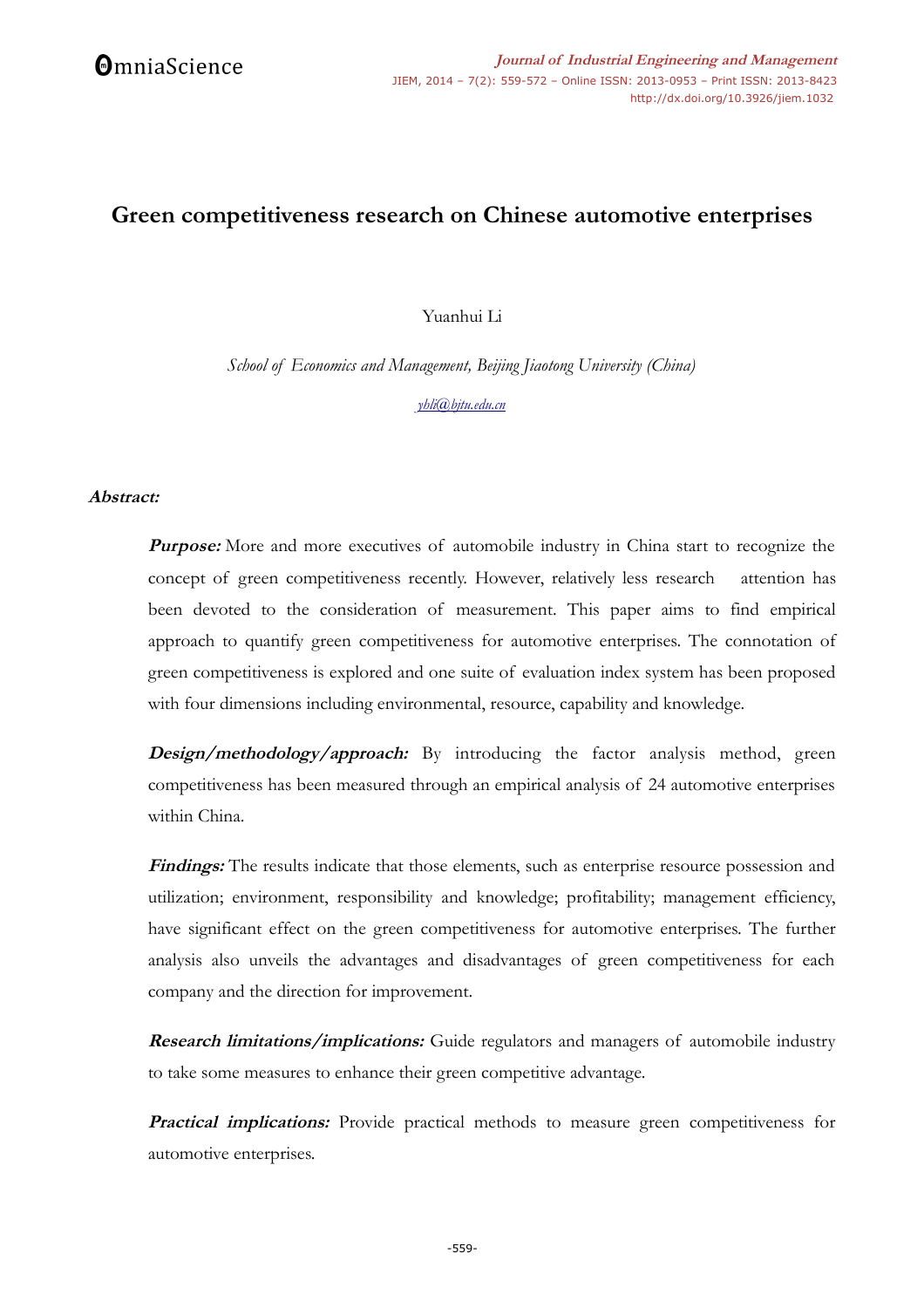**Originality/value:** This paper proposes an evaluation index system of green competitiveness for automotive enterprises. The suggestions of our research will be beneficial to enterprise executives and industry regulators.

**Keywords:** automotive enterprises; green competitiveness; competitiveness evaluation

## **1. Introduction**

Green competitiveness was first proposed by Porter in 1991. The contradiction between environment and competitiveness would disappear after stringent environmental standards encouraged company's innovation (Porter, 1991). Managers must start to recognize environmental improvement as an economic and competitive opportunity, not as an annoying cost or an inevitable threat (Porter, 1995a). Making an empirical examination of the relationship between emission reduction and firm performance, Hart and Ahuja (1995) find that it does indeed pay to be green, efforts to reduce emissions through pollution prevention appear to drop to the bottom line within one to two years after initiation and that those firms with the highest emission levels stand the most to gain. Russo and Paul (1997) verify environmental performance and economic performance are positively linked and that this relationship strengthens with industry growth with an analysis of 243 Firms over two years.

The automobile industry is one of the most important foundations of national economy which can represent the national core competitiveness. China has already become the biggest automobile manufacturer and the largest market in the world. However, from the resource and environmental perspective, China is still far below those advanced countries like German, Japan and US. It is no doubt that low carbon economy is the latest trend of the global economy development. And it is the only choice for China to accelerate the transformation of economic development mode and to take a new industrialization approach in order to achieve the sustainable growth in both economic and social development. The key challenge for China automobile enterprises is how to adjust their development strategy so as to find the industrial upgrade path of advanced technology, more economic, lower resources consumption and less environmental pollution (Li & Ding, 2009). Based on such background, this paper attempts to focus on the research on green competitiveness of China automobile enterprises.

The remainder of this paper is organized as follows. The meaning of green competitiveness for automotive enterprises has been described in the next section. The following section proposes the evaluation index system. We then report the empirical analyses and findings followed by conclusions and implications of this study.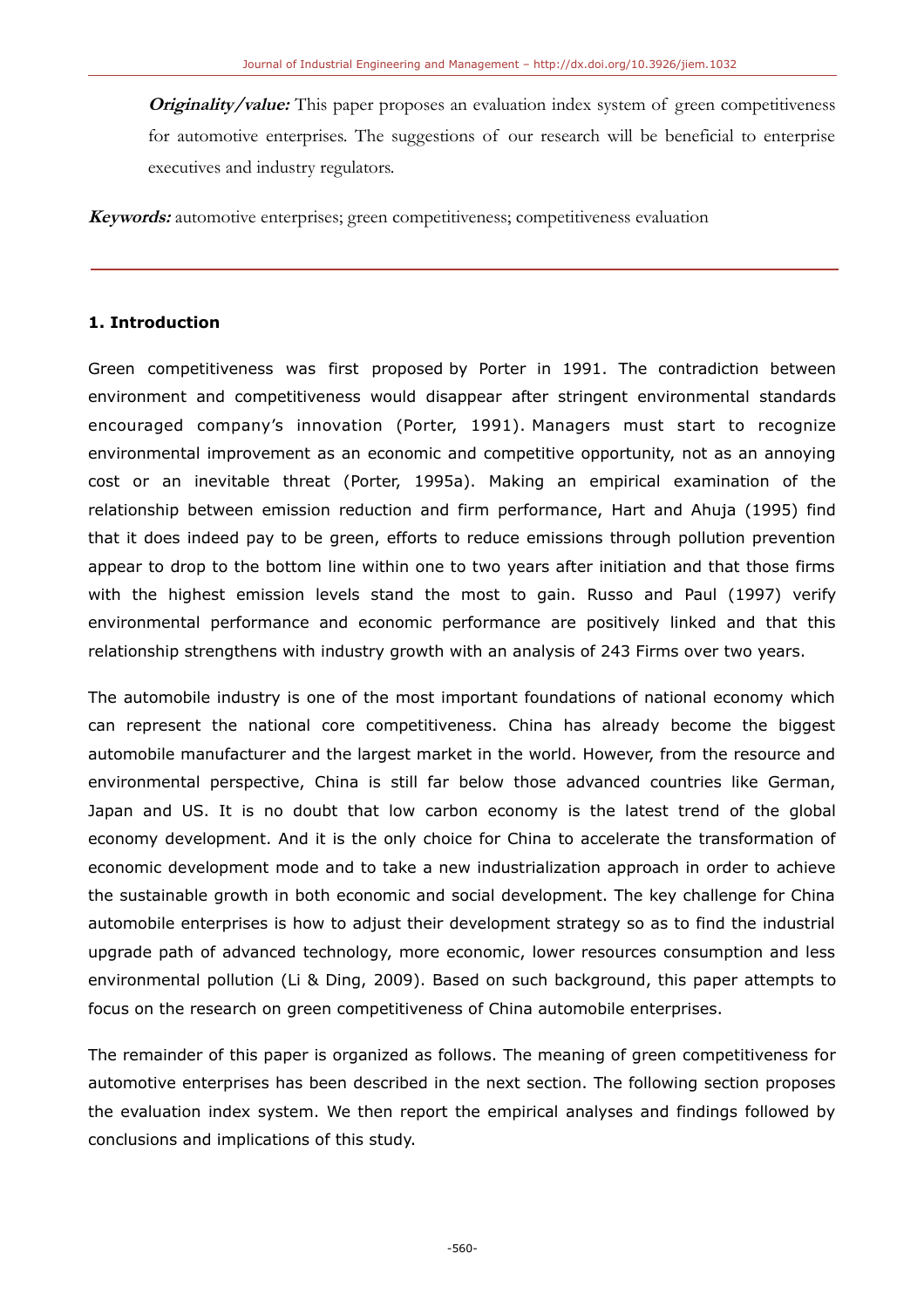#### **2. Analysis of green competitiveness for automotive enterprises**

## **2.1. Connotation analysis**

In general, green competitiveness for business organizations is the capability to gain a competitive advantage of market share through value creation in terms of environment protection and social responsibility, which directs the company towards sustainable growth. Specifically, for an automotive company, the connotation of its green competitiveness should include the following attributes:

Automotive enterprises must realize that the environmental protection and corporate development are not competing against each other. Quite the contrary, those two could be harmonized to pursue sustainable development (Porter, 1995b).

Automotive enterprises must not only pursuit economic interests, but also should take the responsibility of environment and society. The contribution to consumers, environment and society must be taken into consideration by automotive enterprises.

Automotive enterprises can enhance green competitiveness by introducing sustainability and knowledge management into product lifecycle management to carry out innovation and to reduce CO2 emissions, materials and energy (Trotta, 2010). The implementation of various production elements should be configured with the supply chain based on environmental management so as to minimize the damage to environment and human health (Luthra, Kumar, Kumar & Haleem, 2011).

## **2.2. Dimension Analysis**

According to above analysis, elements of green competitiveness for automotive enterprises could be classified into four dimensions: environment; resource; capability; knowledge.

## **2.2.1. Environment dimension**

Environment dimension is the set of the elements which are related to environmental responding capacity. Those elements run through the process of production and operation of the company, which can be measured by the investment of environmental protection and the implementation of its corporate social responsibility.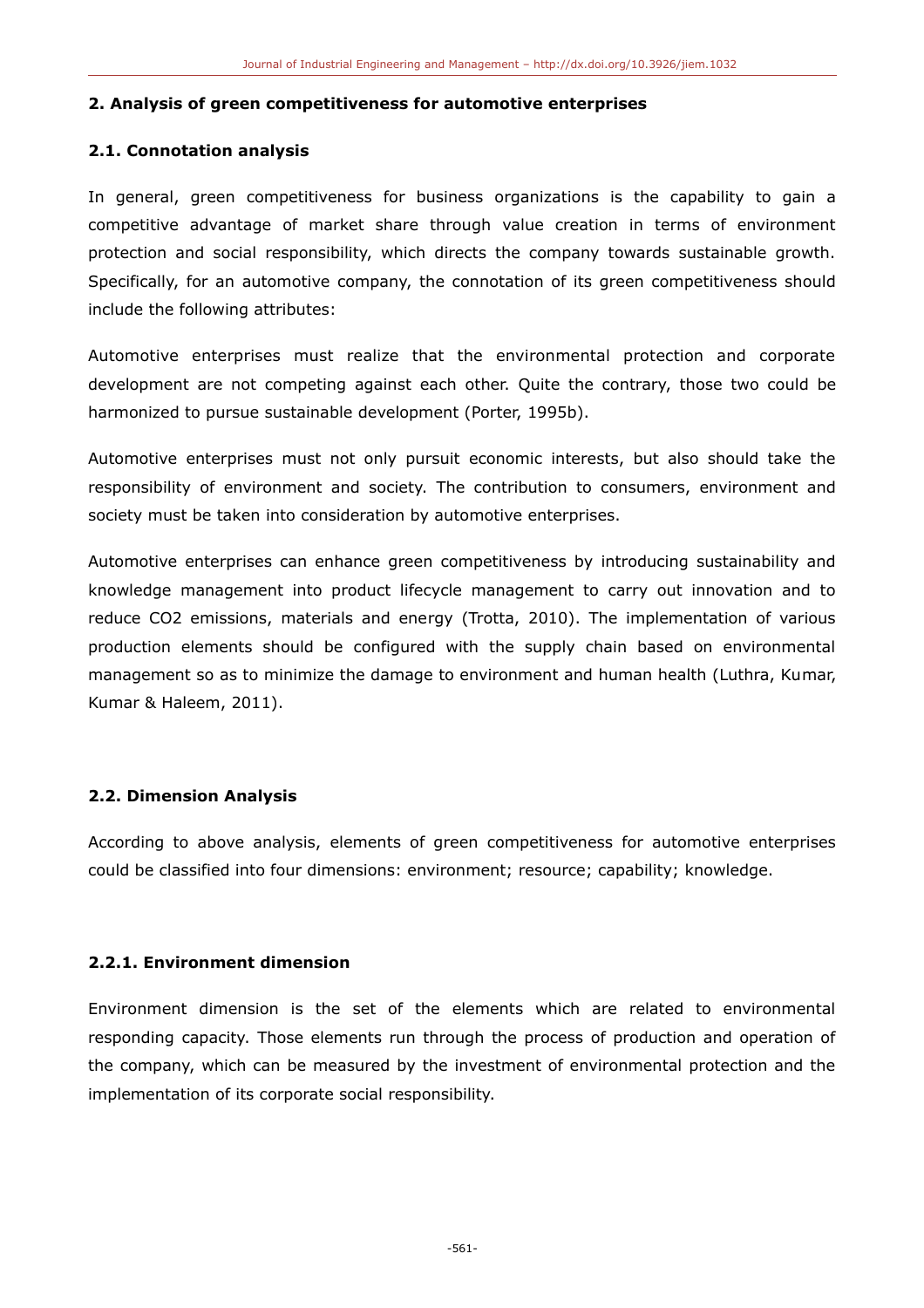## **2.2.2. Resource dimension**

Resource dimension includes the elements which is the fundamental to the green competitiveness. The resource managed by the company is the cornerstone competing with others, which could dramatically affect the corporate operation (Wernerfelt, 1984). By the analysis on the characteristics of automotive enterprises competitiveness, resource dimension could be described by material resources, human resources and market resources.

## **2.2.3. Capability dimension**

The green competitiveness for automotive enterprises depends not only on the ownership of resources, but also the resource utilization and development. Capability dimension is defined to describe the ability how the target company could have better performance in its operating activities than competitors with certain resources level. As this ability is not easy to be quantified directly, we can measure it according to its dominant performance, such as efficiency of resources usage, profitability and growth ability.

## **2.2.4. Knowledge dimension**

Knowledge, or know-how, is the key factor supporting the automotive enterprise capabilities. It is the spirit of enterprise competitiveness. This is the top level competition for green competitiveness. Automotive enterprises can enhance green competitiveness dramatically through the creation of low-carbon automotive knowledge, which could help the company to differentiate against competitors by taking advantage of customer environmental preference. Knowledge itself differs from material, human and market resources. It is difficult to be observed directly so we have to describe it by measuring the input and output of automotive enterprises in the process of knowledge creation. With this approach, the investment in R&D and the quantity and quality of patents can represent the level of knowledge creation.

The interrelations among the four dimensions that facilitate green competitiveness improvement can be shown in Figure.1. Those four dimensions are not separately running by themselves while they are tightly connected and correlated with each other during the entire enterprise cycle. We realize that there are two paths among those dimensions as demonstrated in the figure, which could be represented by up-stream and down-stream.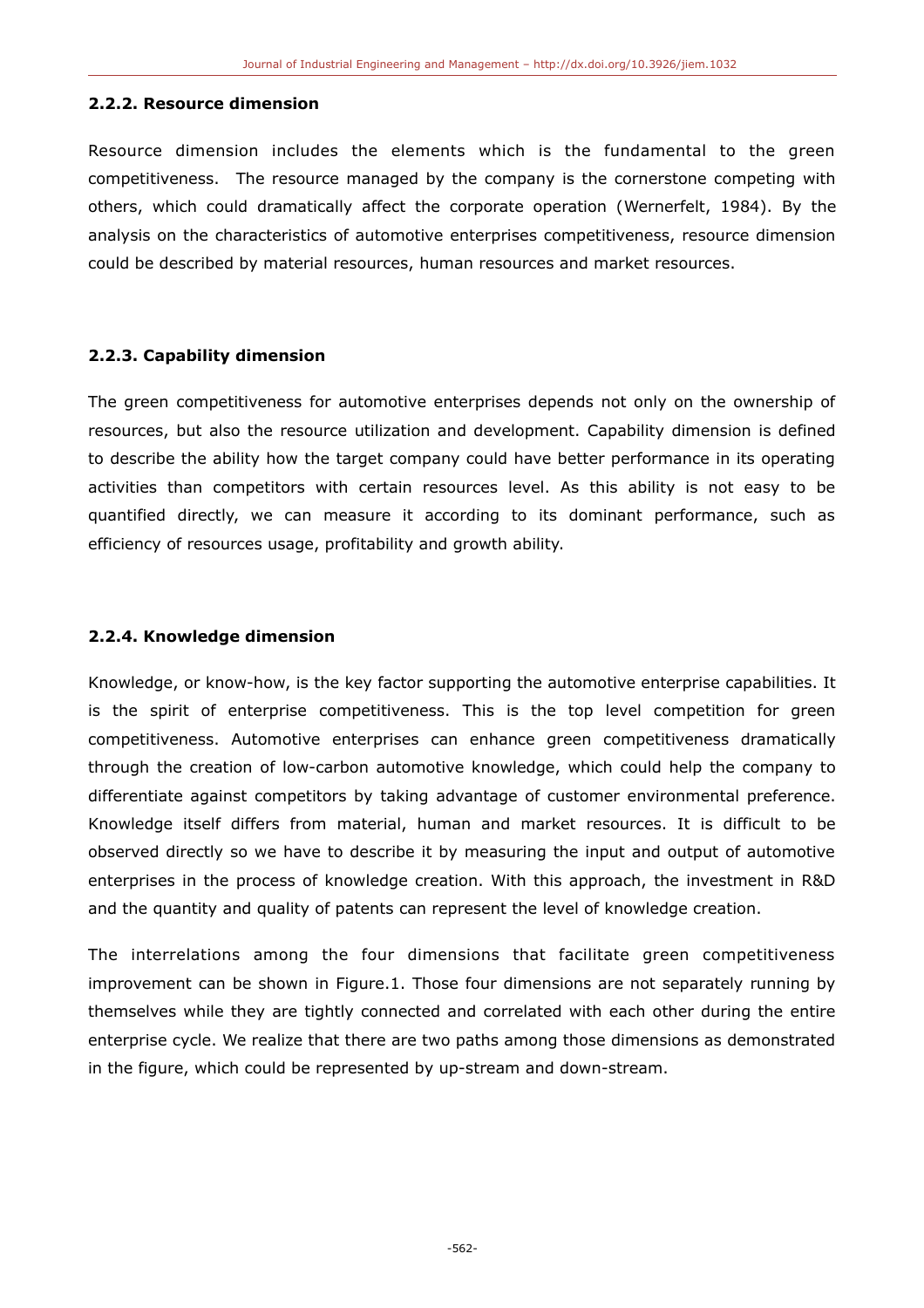

Figure 1. The interrelations among the four dimensions

For the up-stream from bottom to the top, a positive driven effect will be generated out from this path. The positive external environmental dimension will lead the automotive enterprise towards the strategy which could result in the enhancement of the competitiveness. Such effect will be transferred to the upper level for the required resources input. The knowledge dimension will be triggered whenever the scientist or key technologies are necessary. Those efforts will finally contribute to the upgrade of the green competitiveness through the capability dimension.

Looking into the down-stream from the reverse direction, the enterprise could then have the new request of the latest technologies once they have enhanced capability dimension with advanced solution. As the knowledge dimension has been enhanced through learning and innovation, those enhancement will again support the automotive enterprise for advanced resources accumulation. Consequently the higher level the upper dimensions could achieve, the better motivation and ability the enterprise will have to improve the environment as well as the environment factors.

In short, the up-stream will guarantee the normal cultivation of the green competitiveness while the down-stream will manage the transition to the higher level of the competitiveness. With the correlation between up and down-stream, a sustainable growth trend of green competitiveness could be formed for the enterprise.

# **3. Construction of evaluation indicator system of green competitiveness for automotive enterprises**

Yuan, Wang and Chen (2009); Chen, Wang and Yin (2009); Chen, Liu and Yuan (2013) conduct methodology and empirical research on green competitiveness evaluation, but litter relevant to automotive companies. This section aims at formulate one general evaluation index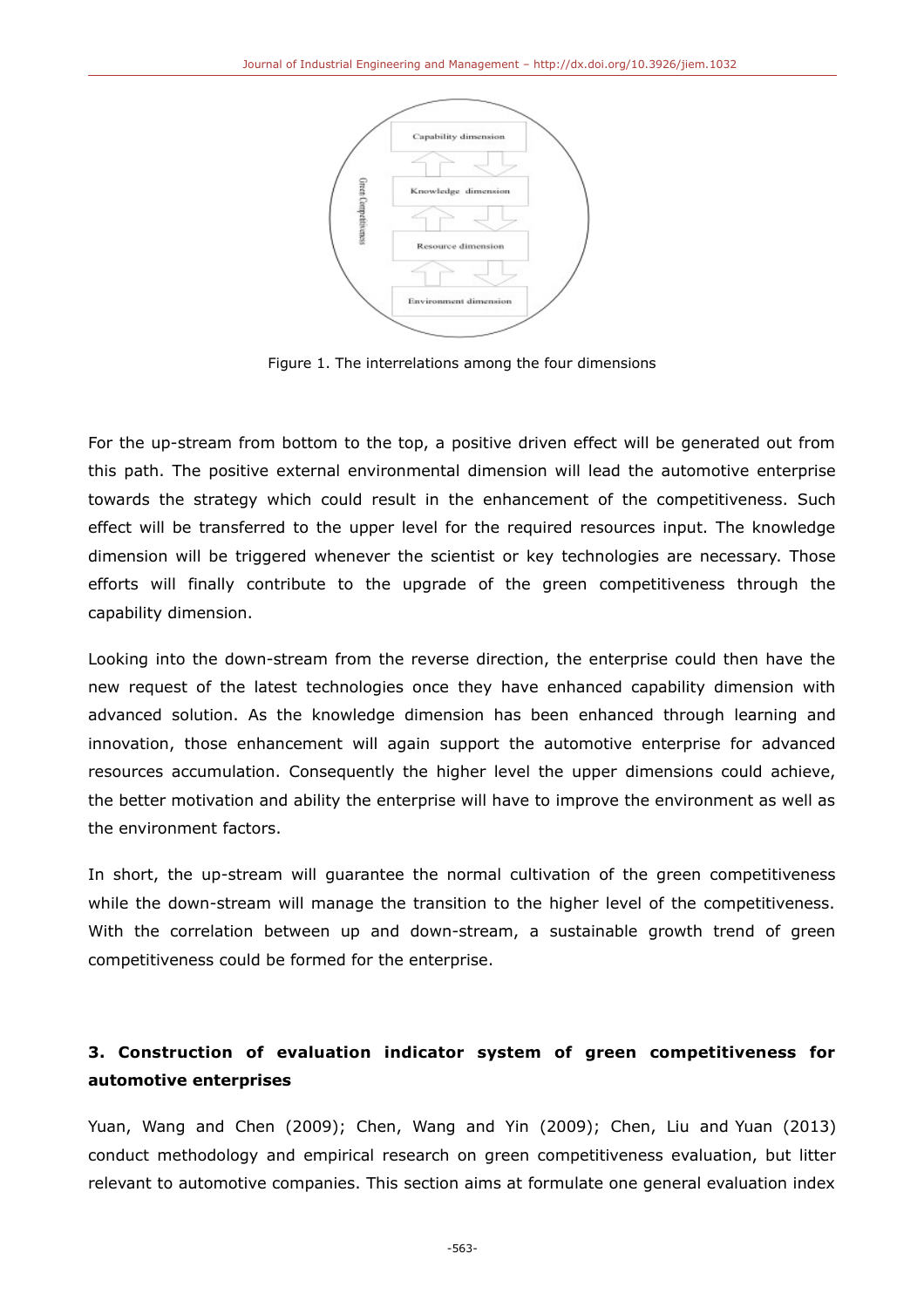structure of green competitiveness for automotive enterprises which is operational and comparable. Through such index structure, the enterprise could easily perform the benchmark from both horizontal and vertical approach. Based on such benchmark, the company could find its own position among the whole industry while its disadvantage could be identified. The enterprise could also understand the competitiveness development status during certain period. By the analysis towards the content and dimension of the green competitiveness for automotive enterprise, AHP method has been utilized for the sub-dimension decompose and indicators design for those dimensions such as environmental, resources, capability and knowledge. The details are shown in Table 1.

| <b>Dimension</b>   | <b>Elements</b>             | <b>Indicators</b>                                    |  |  |  |
|--------------------|-----------------------------|------------------------------------------------------|--|--|--|
|                    | Environmental<br>protection | Ratio of environmental protection investment $(X_1)$ |  |  |  |
| <b>Environment</b> |                             | Staff responsibility $(X_2)$                         |  |  |  |
|                    |                             | Supplier responsibility (X <sub>3</sub> )            |  |  |  |
|                    | Responsibility              | Shareholders responsibilities (X <sub>4</sub> )      |  |  |  |
|                    |                             | Creditors responsibility (X <sub>5</sub> )           |  |  |  |
|                    |                             | Government responsibility $(X_6)$                    |  |  |  |
|                    |                             | Total assets $(X_7)$                                 |  |  |  |
|                    | Material resource           | Fixed assets $(X_8)$                                 |  |  |  |
| <b>Resource</b>    |                             | Intangible assets(X <sub>9</sub> )                   |  |  |  |
|                    | Human resource              | Total number of employees $(X_{10})$                 |  |  |  |
|                    |                             | The proportion of college education( $X_{11}$ )      |  |  |  |
|                    | Market resource             | Market share(X <sub>12</sub> )                       |  |  |  |
|                    |                             | Labor productivity $(X_{13})$                        |  |  |  |
|                    | Resource use                | Total assets turnover $(X_{14})$                     |  |  |  |
|                    |                             | Inventory Turnover(X <sub>15</sub> )                 |  |  |  |
|                    |                             | Accounts receivable turnover ratio( $X_{16}$ )       |  |  |  |
| <b>Capability</b>  |                             | Return on total assets $(X_{17})$                    |  |  |  |
|                    | Profitability               | Return on equity $(X_{18})$                          |  |  |  |
|                    |                             | Operating margin(X <sub>19</sub> )                   |  |  |  |
|                    | Growth ability              | The growth rate of total assets $(X_{20})$           |  |  |  |
|                    |                             | Revenue growth $(X_{21})$                            |  |  |  |
|                    |                             | Capital Maintenance and growth rate(X22)             |  |  |  |
|                    | Knowledge                   | R & D funds expenditure rate( $X_{23}$ )             |  |  |  |
| <b>Knowledge</b>   | development                 | R & D personnel proportion(X24)                      |  |  |  |
|                    | Knowledge                   | Total number of patents( $X_{25}$ )                  |  |  |  |
|                    | outputs                     | Invention patent ratio( $X_{26}$ )                   |  |  |  |

Table 1. Evaluation indicator system on green competitiveness of China Automotive enterprises

## **4**.**Empirical analysis of green competitiveness for automotive enterprises**

Taking above index structure into practice, we manually collected the data of all 24 domestic automotive listed companies from Shenzhen and Shanghai Stock Exchange for detail analysis. The data collection is based on the information of year 2011. Factor analysis method has been used for empirical analysis. Seven factors has been found and named after such analysis. Among those seven factors, the analysis consequently reveals the factors like enterprise resource possession and utilization; environment, responsibility and knowledge; profitability; management efficiency, have a key effect on the green competitiveness for automotive enterprises.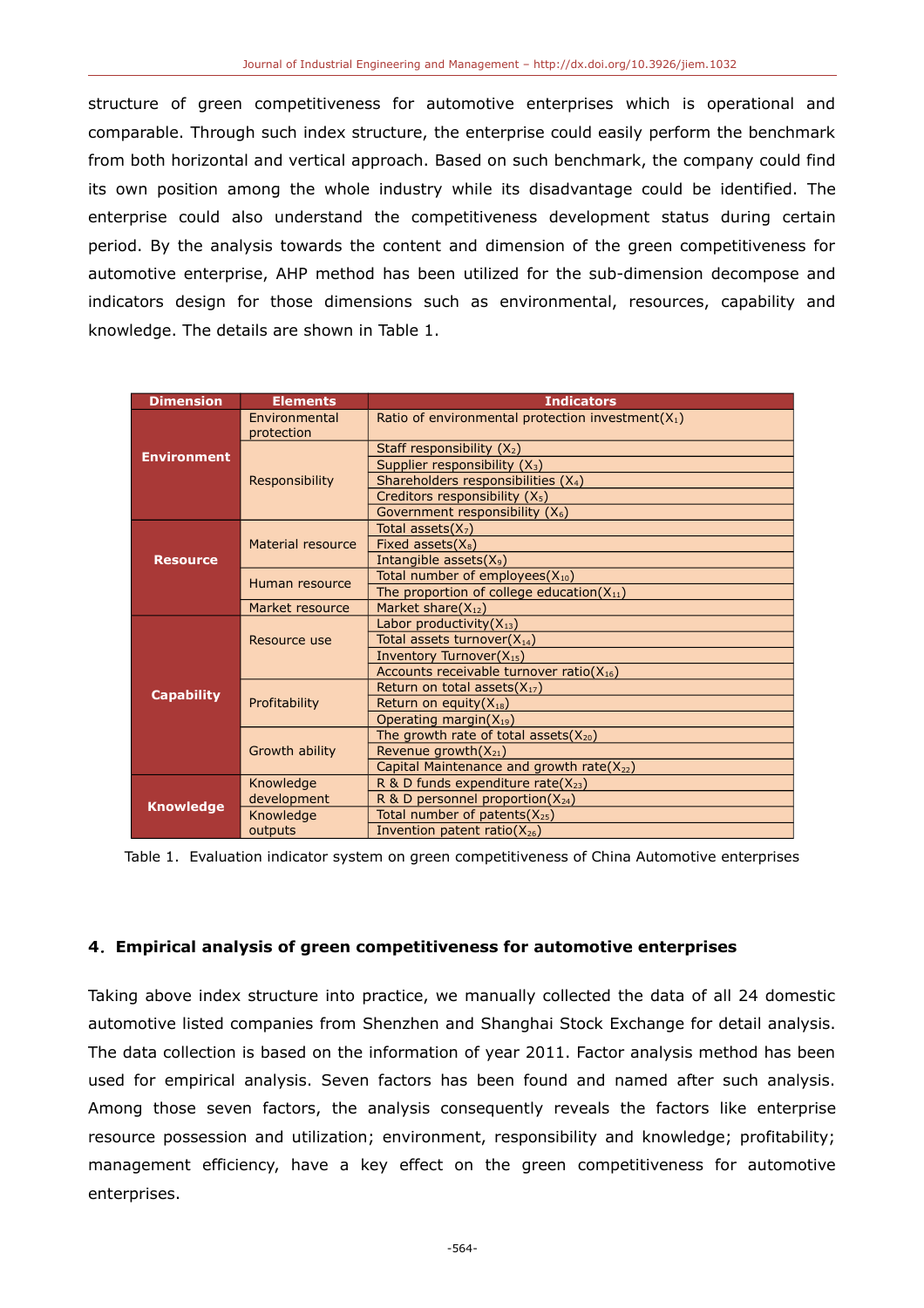#### **4.1**.**Sample**

The sample includes 24 domestic auto listed companies which are Weichai Power, JMC, Haima, Changan, FAW Car, Ankai bus, Xiali, China National Heavy Duty Truck, Zhongtong Bus, BYD, DFAC, Yutong Bus, SAIC, Foton Motor, Dongan Power, Yaxing Bus, Shuguang, Xingma automobile, JAC, Dima, Jingbei, Jinglong, Zhonghang Heibao, Great Wall Motor. Related data come from listed companies 2011 annual report and social responsibility report as well as national relevant department's information disclosure, company web site and other information.

#### **4.2**.**Methodology**

Factor analysis is a method widely used to seek values of the loadings that bring the estimate of the total communality as close as possible to the total of the observed variances.

#### **4.2.1. Data standardization**

The raw data should be standardized calculation before variable analysis. Standard deviation standardized methods can be used, we can get a new matrix R according to Formula (1).

$$
r_{ij} = \frac{\sum_{k=1}^{n} (x_{ki} - \bar{x}_i)(x_{kj} - \bar{x}_j)}{\sqrt{\sum_{k=1}^{n} (x_{ki} - \bar{x}_i)^2 \sum_{k=1}^{n} (x_{kj} - \bar{x}_j)^2}}
$$
 (1)  $R = \begin{bmatrix} r_{11} & r_{12} & \cdots & r_{1p} \\ r_{21} & r_{22} & \cdots & r_{2p} \\ \vdots & \vdots & \vdots & \vdots \\ r_{p1} & r_{p2} & \cdots & r_{qp} \end{bmatrix}$  (2)

#### **4.2.2. KMO and Bartlett test**

KMO test value is 0.723, greater than 0.5, indicating that the data is suitable for factor analysis. Bartlett test shows accompanied probability is 0.000, less than the significance level of 0.05. Therefore we can deny the null hypothesis of Bartlett test that is suitable for factor analysis.

## **4.2.3. Structure factor variables**

Variance contribution rate and cumulative contribution rate can be calculated according the Formula (3), (4). Eigen values, variance contribution rate and cumulative contribution rate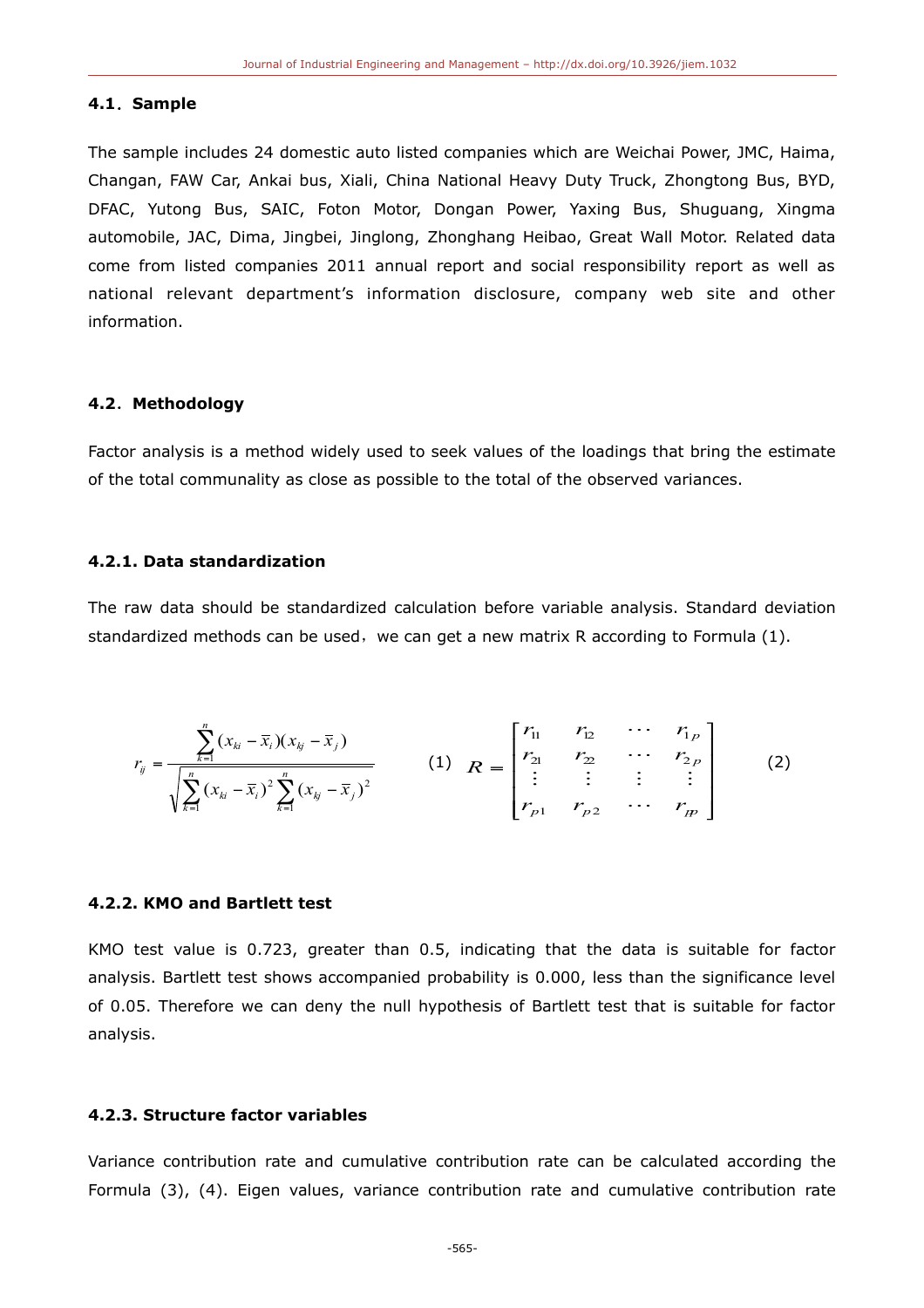obtained by the calculation of the correlation coefficient matrix R are shown in Table 2, in which the variance contribution rate reacts of the factors' the explanatory power to the total variance of all the original variables, so it is a measure of the importance of common factor, the higher the value, the higher the degree of importance of the common factor. Table 2 shows that variances of seven factors are 21.009%; 18.667%; 16.441%; 11.556%; 8.513%; 5.801%; 5.532% respectively. The cumulative variance contribution rate has reached 87.520%, which means that the seven factors have been sufficient to describe the overall level. Therefore, we can carry on the follow-up factor analysis process.

$$
\frac{\lambda_i}{\sum_{k=1}^p \lambda_k} \qquad (i = 1, 2, \cdots, p) \qquad (3) \qquad \frac{\sum_{k=1}^i \lambda_k}{\sum_{k=1}^p \lambda_k} \qquad (i = 1, 2, \cdots, p) \qquad (4)
$$

λi : characteristic roots of correlation matrix

|                | <b>Initial Eigen values</b> |                           |                                    |              | <b>Extraction Sums of Squared</b><br><b>Loadings</b> |                                    | <b>Rotation Sums of Squared</b><br><b>Loadings</b> |                           |                                    |  |
|----------------|-----------------------------|---------------------------|------------------------------------|--------------|------------------------------------------------------|------------------------------------|----------------------------------------------------|---------------------------|------------------------------------|--|
|                | <b>Total</b>                | $%$ of<br><b>Variance</b> | <b>Cumulative</b><br>$\frac{0}{0}$ | <b>Total</b> | $%$ of<br><b>Variance</b>                            | <b>Cumulative</b><br>$\frac{9}{6}$ | <b>Total</b>                                       | $%$ of<br><b>Variance</b> | <b>Cumulative</b><br>$\frac{9}{6}$ |  |
| $\mathbf{1}$   | 6.824                       | 26.247                    | 26.247                             | 6.824        | 26.247                                               | 26.247                             | 5.462                                              | 21.009                    | 21.009                             |  |
| $\overline{2}$ | 4.971                       | 19.119                    | 45.366                             | 4.971        | 19.119                                               | 45.366                             | 4.853                                              | 18.667                    | 39.676                             |  |
| 3              | 3.765                       | 14.479                    | 59.845                             | 3.765        | 14.479                                               | 59.845                             | 4.275                                              | 16.441                    | 56.118                             |  |
| 4              | 3.015                       | 11.595                    | 71.440                             | 3.015        | 11.595                                               | 71.440                             | 3.005                                              | 11.556                    | 67.674                             |  |
| 5              | 1.817                       | 6.989                     | 78.429                             | 1.817        | 6.989                                                | 78.429                             | 2.213                                              | 8.513                     | 76.187                             |  |
| 6              | 1.335                       | 5.136                     | 83.565                             | 1.335        | 5.136                                                | 83.565                             | 1.508                                              | 5.801                     | 81.988                             |  |
| $\overline{z}$ | 1.028                       | 3.955                     | 87.520                             | 1.028        | 3.955                                                | 87.520                             | 1.438                                              | 5.532                     | 87.520                             |  |
| 8              | .928                        | 3.568                     | 91.088                             |              |                                                      |                                    |                                                    |                           |                                    |  |
| 9 <sup>°</sup> | .516                        | 1.984                     | 93.072                             |              |                                                      |                                    |                                                    |                           |                                    |  |
| 10             | .449                        | 1.727                     | 94.799                             |              |                                                      |                                    |                                                    |                           |                                    |  |
| 11             | .330                        | 1.269                     | 96.068                             |              |                                                      |                                    |                                                    |                           |                                    |  |
| 12             | .301                        | 1.156                     | 97.224                             |              |                                                      |                                    |                                                    |                           |                                    |  |
| 13             | .241                        | .926                      | 98.150                             |              |                                                      |                                    |                                                    |                           |                                    |  |
| 14             | .146                        | .560                      | 98.710                             |              |                                                      |                                    |                                                    |                           |                                    |  |
| 15             | .130                        | .499                      | 99.209                             |              |                                                      |                                    |                                                    |                           |                                    |  |
| 16             | .096                        | .367                      | 99.577                             |              |                                                      |                                    |                                                    |                           |                                    |  |
| 17             | .039                        | .150                      | 99.727                             |              |                                                      |                                    |                                                    |                           |                                    |  |
| 18             | .030                        | .115                      | 99.842                             |              |                                                      |                                    |                                                    |                           |                                    |  |
| 19             | .021                        | .080                      | 99.921                             |              |                                                      |                                    |                                                    |                           |                                    |  |
| 20             | .010                        | .039                      | 99.960                             |              |                                                      |                                    |                                                    |                           |                                    |  |
| 21             | .006                        | .024                      | 99.984                             |              |                                                      |                                    |                                                    |                           |                                    |  |
| 22             | .004                        | .016                      | 100.000                            |              |                                                      |                                    |                                                    |                           |                                    |  |
| 23             | .000                        | .000                      | 100.000                            |              |                                                      |                                    |                                                    |                           |                                    |  |
| 24             | .000                        | .000                      | 100.000                            |              |                                                      |                                    |                                                    |                           |                                    |  |
| 25             | .000                        | .000                      | 100.000                            |              |                                                      |                                    |                                                    |                           |                                    |  |
| 26             | .000                        | .000                      | 100.000                            |              |                                                      |                                    |                                                    |                           |                                    |  |

Table 2. Variance explained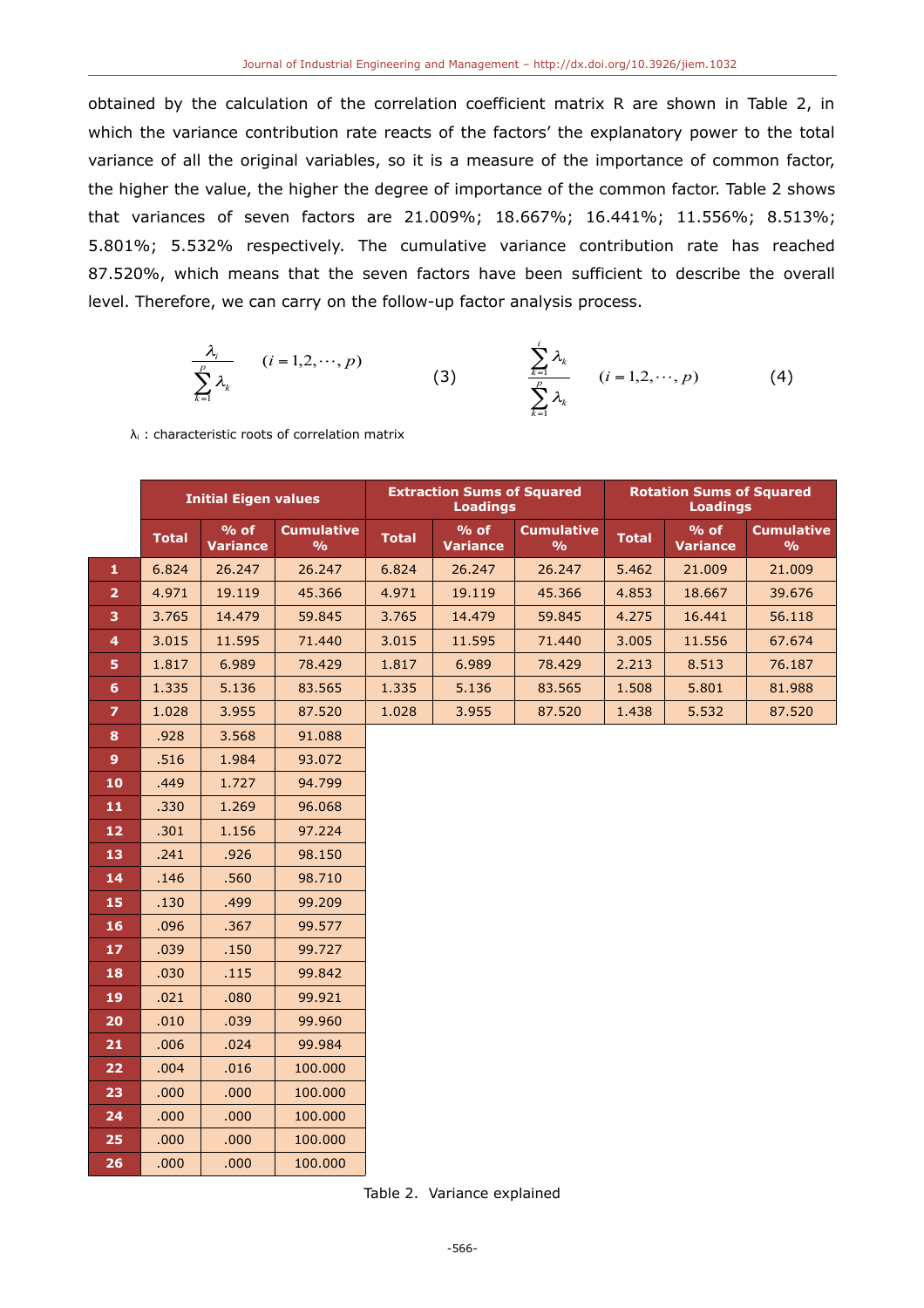#### **4.2.4. Factor loading**

According to the formula (5), we can calculating factor loading aij, then we can get loading matrix A.

$$
a_{ij} = \sqrt{\lambda_i} l_{ij} (i, j = 1, 2, \cdots, p)
$$
 (5)

$$
A = \begin{bmatrix} a_{11} & a_{12} & \dots & a_{1m} \\ a_{21} & a_{21} & \dots & a_{2m} \\ \dots & \dots & \dots & \dots \\ a_{p1} & a_{p1} & \dots & a_{pm} \end{bmatrix} = \begin{bmatrix} l_{11} \sqrt{\lambda_1} & l_{12} \sqrt{\lambda_2} & \dots & l_{1m} \sqrt{\lambda_m} \\ l_{21} \sqrt{\lambda_1} & l_{21} \sqrt{\lambda_2} & \dots & l_{2m} \sqrt{\lambda_m} \\ \dots & \dots & \dots & \dots \\ l_{p1} \sqrt{\lambda_1} & l_{p1} \sqrt{\lambda_2} & \dots & l_{pm} \sqrt{\lambda_m} \end{bmatrix}
$$
(6)

Factor loading is used to estimate the correlation coefficient between the observed variables. The load of common factors on each variable has little difference, so we cannot clearly explain the meaning of every common factor, and cannot name factors; therefore, we need a factor rotation. Factor rotation is equivalent to a reallocation of the same cumulative contribution rate on several common factors, under the premise of determined number of common factors, such that the load of each factor on variables tends to be more polarization, and substitutability of common factors to the variables is more explicit.

Factor rotation result can be seen from Table 3. Factor  $Z_1$  has significantly positive correlation with enterprise resource consumption and utilization, so  $Z_1$  can be explained as enterprise resource possession and utilization factor. Factor  $Z_2$  is highly correlated with environmental protection investment, social responsibility and technical knowledge, so  $Z_2$  can be explained as the environment, responsibility and knowledge factor. Factor  $Z_3$  is highly correlated with profitability, so  $Z_3$  can be explained as profitability factor. Factor  $Z_4$  has significantly positive correlation with the ability of management efficiency, so  $Z_4$  can be explained as management efficiency factor. Factor  $Z_5$  has significantly positive correlation with the creditor and debtor relationship, so  $Z_5$  can be explained as the credit and debt factor. Factor  $Z_6$  is highly relevant to internal growth ability, so  $Z_6$  can be explained as internal growth factor. Factor  $Z_7$  is highly relevant to external growth capacity, so  $Z_7$  can be explained as external growth factor.

## **4.2.5. Factor variables**

According to formula (7), the coefficient matrix has expressed the 7 common factors as a linear form of 26 basic variables indicators, the detail result can be seen from Table 4.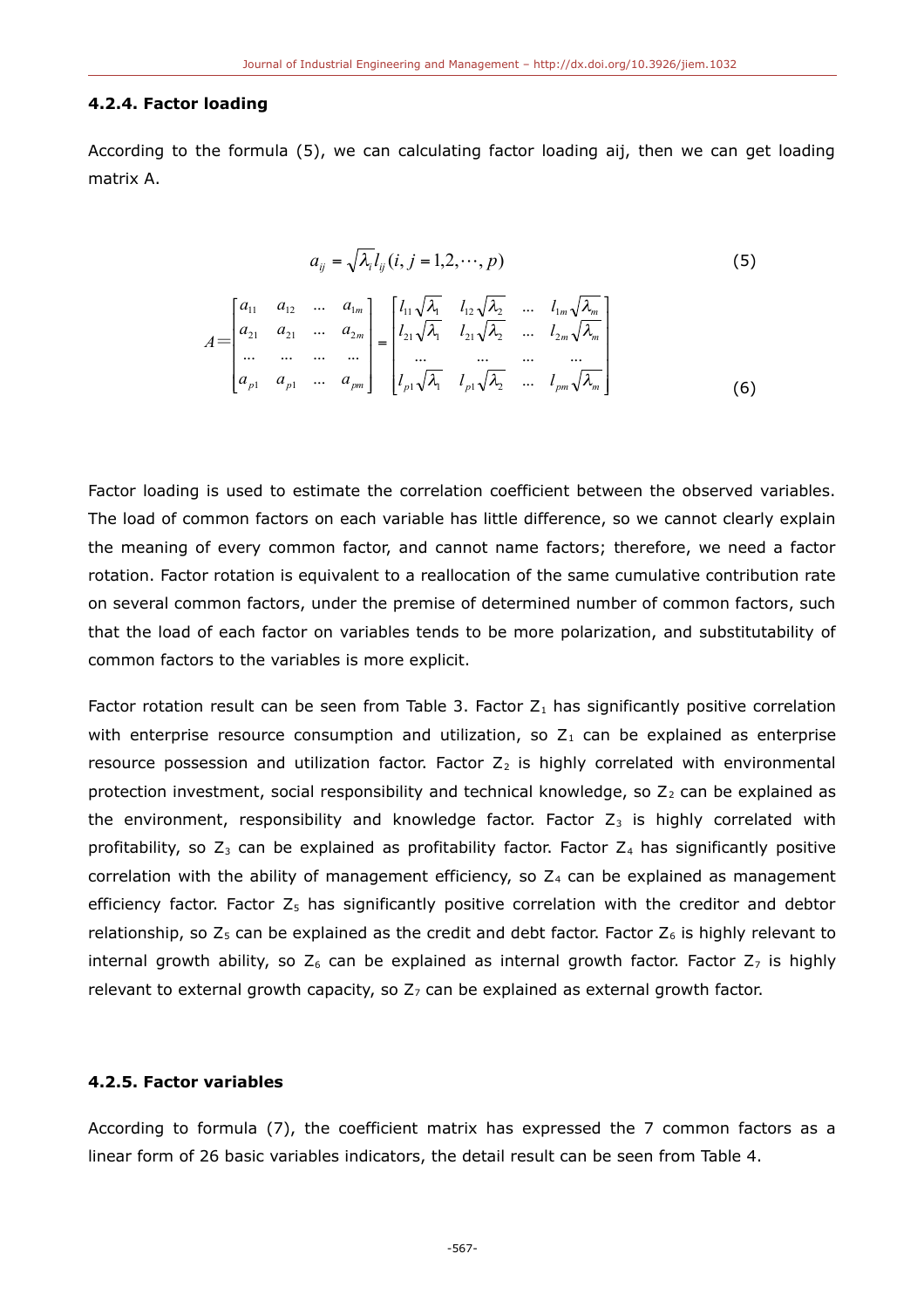$$
\begin{cases}\nz_1 = l_{11}x_1 + l_{12}x_2 + \cdots + l_{1p}x_p \\
z_2 = l_{21}x_1 + l_{22}x_2 + \cdots + l_{2p}x_p \\
\vdots \\
z_m = l_{m1}x_1 + l_{m2}x_2 + \cdots + l_{mp}x_p\n\end{cases}
$$
\n(7)

## **4.2.6. Comprehensive Evaluation Model**

One common factor alone does not make a comprehensive evaluation of corporate green competitiveness. Thus using the variance contribution rate corresponding to each common factor as the weight, we calculated the comprehensive score of corporate green competitiveness as below.

$$
Score = \sum W_j Z_j \tag{8}
$$

|                              | $Z_{1}$ | $Z_{2}$ | $Z_{3}$  | $Z_4$    | $Z_{5}$  | $Z_6$  | $Z_{7}$  |
|------------------------------|---------|---------|----------|----------|----------|--------|----------|
| X <sub>7</sub>               | .971    |         | .184     |          |          |        |          |
| $X_{12}$                     | .966    |         | .176     |          |          |        |          |
| $X_{13}$                     | .948    | $-171$  | .124     |          |          |        |          |
| $X_{8}$                      | .910    | .369    | .147     |          |          |        |          |
| X <sub>9</sub>               | .894    | .407    |          |          |          |        |          |
| $X_{24}$                     | .719    | $-.225$ | .134     | $-0.219$ | .321     | .299   | .195     |
| $X_{10}$                     | .125    | .899    |          |          | $-.120$  |        |          |
| $X_{23}$                     |         | .867    | .174     | .197     | .238     |        |          |
| $X_{25}$                     | .206    | .864    |          |          |          | .196   |          |
| $X_2$                        | $-183$  | .711    | $-.301$  | $-.367$  |          | $-144$ | .365     |
| X <sub>6</sub>               | $-.220$ | .664    | $-139$   | .564     |          |        | .136     |
| $X_1$                        |         | .634    |          | $-0.363$ | .162     | .182   | $-0.522$ |
| $X_{26}$                     | .175    | .622    | .230     | $-.318$  |          | .271   | $-.200$  |
| $X_{11}$                     | .337    | $-537$  |          |          | .295     | .514   | .242     |
| $X_{17}$                     | .205    |         | .935     | .169     |          |        |          |
| $X_{19}$                     | .221    |         | .927     | $-.107$  | .118     | .129   |          |
| $X_{18}$                     | .102    |         | .894     | .198     |          | .249   |          |
| $X_4$                        | .211    |         | .877     | .108     | $-117$   | $-163$ |          |
| $X_{14}$                     |         |         | .226     | .919     | .131     |        | $-.178$  |
| $X_3$                        |         | $-103$  |          | .826     |          |        | $-.100$  |
| $X_{15}$                     | .135    |         |          | .641     | .579     |        | .202     |
| $X_{16}$                     |         |         | $-245$   | .271     | .786     |        | $-0.143$ |
| X <sub>5</sub>               |         | $-.127$ | $-0.441$ | .134     | $-0.760$ | .109   | $-139$   |
| $X_{22}$                     |         |         | .551     |          | $-146$   | .692   |          |
| $\overline{\mathbf{X}_{20}}$ |         | .300    |          | $-187$   | $-0.552$ | .575   | .185     |
| $X_{21}$                     | .294    |         | $-125$   | $-245$   |          | .181   | .823     |

Table 3. Rotated Component Matrix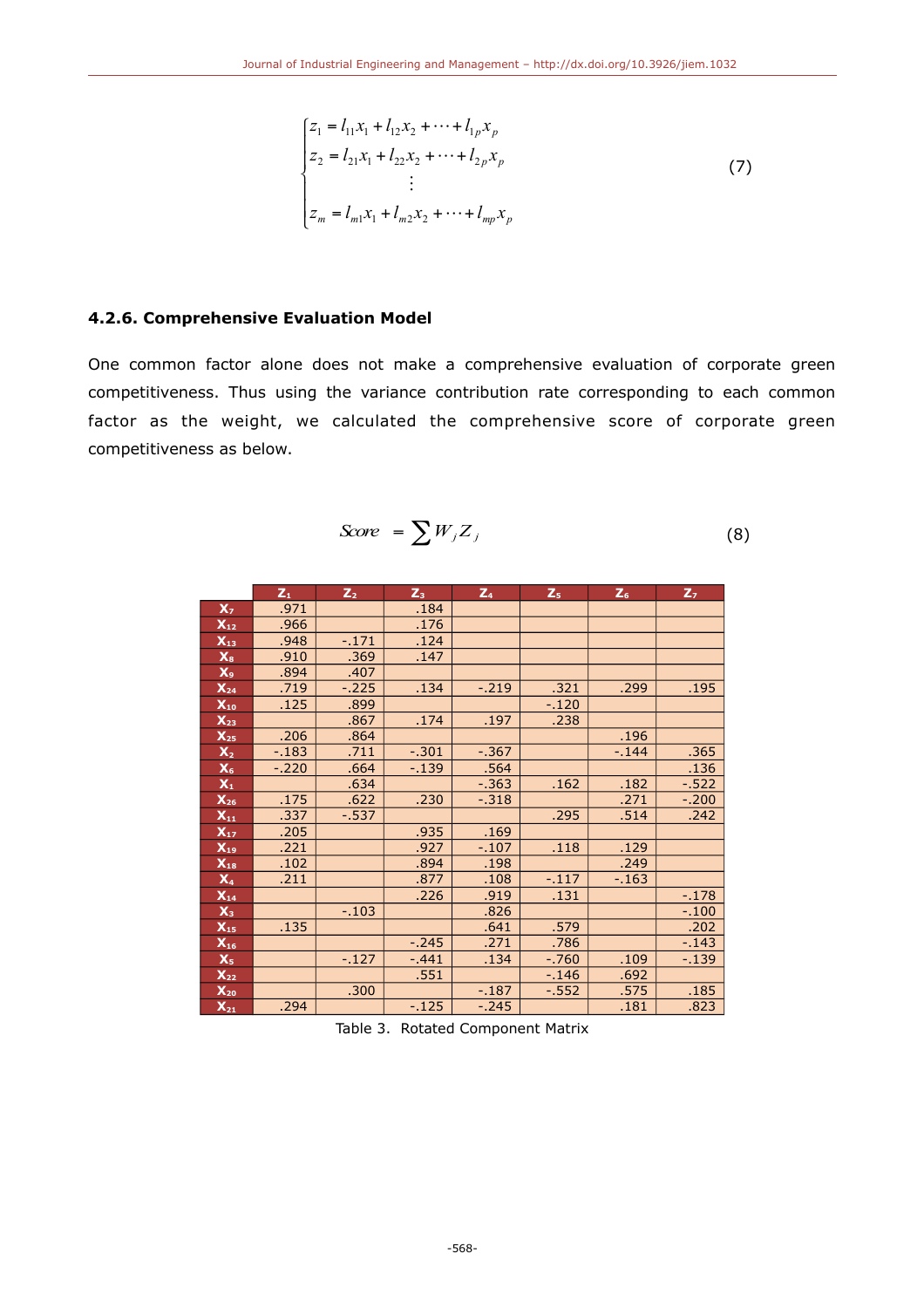|                                     | $Z_1$    | $\overline{Z_2}$ | $Z_3$    | $Z_4$   | $Z_{5}$  | $Z_6$    | Z <sub>7</sub> |
|-------------------------------------|----------|------------------|----------|---------|----------|----------|----------------|
| $X_1$                               | .013     | .104             | $-.048$  | $-.149$ | .161     | .157     | $-0.409$       |
| $\mathsf{X}_2$                      | $-.058$  | .165             | .005     | $-.106$ | .017     | $-.150$  | .305           |
| $\mathsf{X}_3$                      | .013     | $-.009$          | $-.025$  | .297    | $-0.68$  | .041     | $-.031$        |
| $\mathsf{X}_4$                      | $-.011$  | .001             | .274     | $-.017$ | $-.118$  | $-0.267$ | .093           |
| $X_{5}$                             | .069     | $-.049$          | $-147$   | .154    | $-0.367$ | .133     | $-137$         |
| $\mathsf{X}_6$                      | $-0.55$  | .164             | $-.034$  | .243    | $-.060$  | .031     | .179           |
| $\mathbf{x}_7$                      | .195     | $-0.008$         | $-.010$  | .001    | $-.049$  | $-.083$  | $-.012$        |
| $\mathbf{X}_8$                      | .182     | .062             | $-0.026$ | .019    | $-0.31$  | $-0.57$  | $-0.035$       |
| X <sub>9</sub>                      | .186     | .066             | $-.059$  | .025    | $-.030$  | .009     | $-100$         |
| $X_{10}$                            | .018     | .183             | .007     | .014    | $-.044$  | $-.054$  | $-.004$        |
| $\mathsf{X}_{\mathtt{1}\mathtt{1}}$ | .029     | $-104$           | $-0.065$ | .019    | .152     | .383     | .076           |
| $X_{12}$                            | .196     | $-.022$          | $-.016$  | .027    | $-.050$  | $-.081$  | $-.014$        |
| $X_{13}$                            | .195     | $-.049$          | $-0.026$ | .009    | $-0.041$ | $-0.68$  | $-.001$        |
| $\mathsf{X}_{\mathsf{14}}$          | .010     | $-.002$          | $-.011$  | .321    | $-.027$  | .097     | $-0.083$       |
| $X_{15}$                            | $-0.008$ | .051             | $-.020$  | .199    | .215     | .069     | .168           |
| $X_{16}$                            | .011     | .006             | $-138$   | .040    | .382     | .154     | $-159$         |
| $\mathsf{X}_{17}$                   | $-0.026$ | $-.005$          | .243     | .013    | $-.027$  | $-0.66$  | .039           |
| $X_{18}$                            | $-.053$  | .006             | .207     | .045    | .004     | .097     | .013           |
| $X_{19}$                            | $-.028$  | $-.007$          | .243     | $-.093$ | .040     | $-.044$  | .008           |
| $X_{20}$                            | $-0.026$ | .056             | $-041$   | .065    | $-.220$  | .386     | .112           |
| $X_{21}$                            | $-0.006$ | .023             | .010     | $-.029$ | .011     | .044     | .570           |
| $X_{22}$                            | $-.076$  | .013             | .074     | .057    | $-0.041$ | .463     | .005           |
| $X_{23}$                            | $-.028$  | .197             | .050     | .055    | .104     | $-0.69$  | .121           |
| $X_{24}$                            | .113     | $-.050$          | $-0.39$  | $-.078$ | .164     | .170     | .039           |
| $X_{25}$                            | .030     | .175             | $-064$   | .018    | .027     | .152     | $-.044$        |
| $X_{26}$                            | .016     | .110             | .017     | $-.091$ | .011     | .151     | $-154$         |

Table 4. Component Score Coefficient Matrix

#### **4.3**.**Results**

The results for evaluating green competitiveness based on the empirical analysis above are presented in Table 5, the column from  $Z_1$  to  $Z_7$  represent the sub-item score of green competitiveness, the column Z represent the comprehensive score of green competitiveness

#### **4.3.1. Sub-item comparison**

In general, we can find that factor  $Z_1$ ,  $Z_2$ ,  $Z_3$  and  $Z_4$ , have a significant effect on the green competitiveness for automotive enterprises. In  $Z_{1}$ , enterprise resource possession and utilization factor, we could found that SAIC has a good performance followed by BYD while there is a big difference in score between those two, though. The worst performance company in this dimension is the Ankai bus. Looking into  $Z_2$ , environment, responsibility and knowledge factor, which is also very important to enhance green competitiveness, the top five are BYD, Foton, Great Wall Motor, Changan and JMC while the weakest is China National Heavy Duty Truck. The top five performers in  $Z_3$ , profitability factor, are JMC, Weichai Power, Yutong Bus, Great Wall Motor and Xingma while the bottom is Yaxing bus. The leading five companies in  $Z_4$ , management efficiency factor, are JAC, Yutong, Foton, FAW Car and Jinglong while Dima is the last one of the list. The top five enterprises in  $Z_5$ , credit and debt factor are FAW, Haima, Xiali, Dongan Power and JAC while the lowest is Yaxing Bus. Looking into  $Z_6$ , internal growth factor,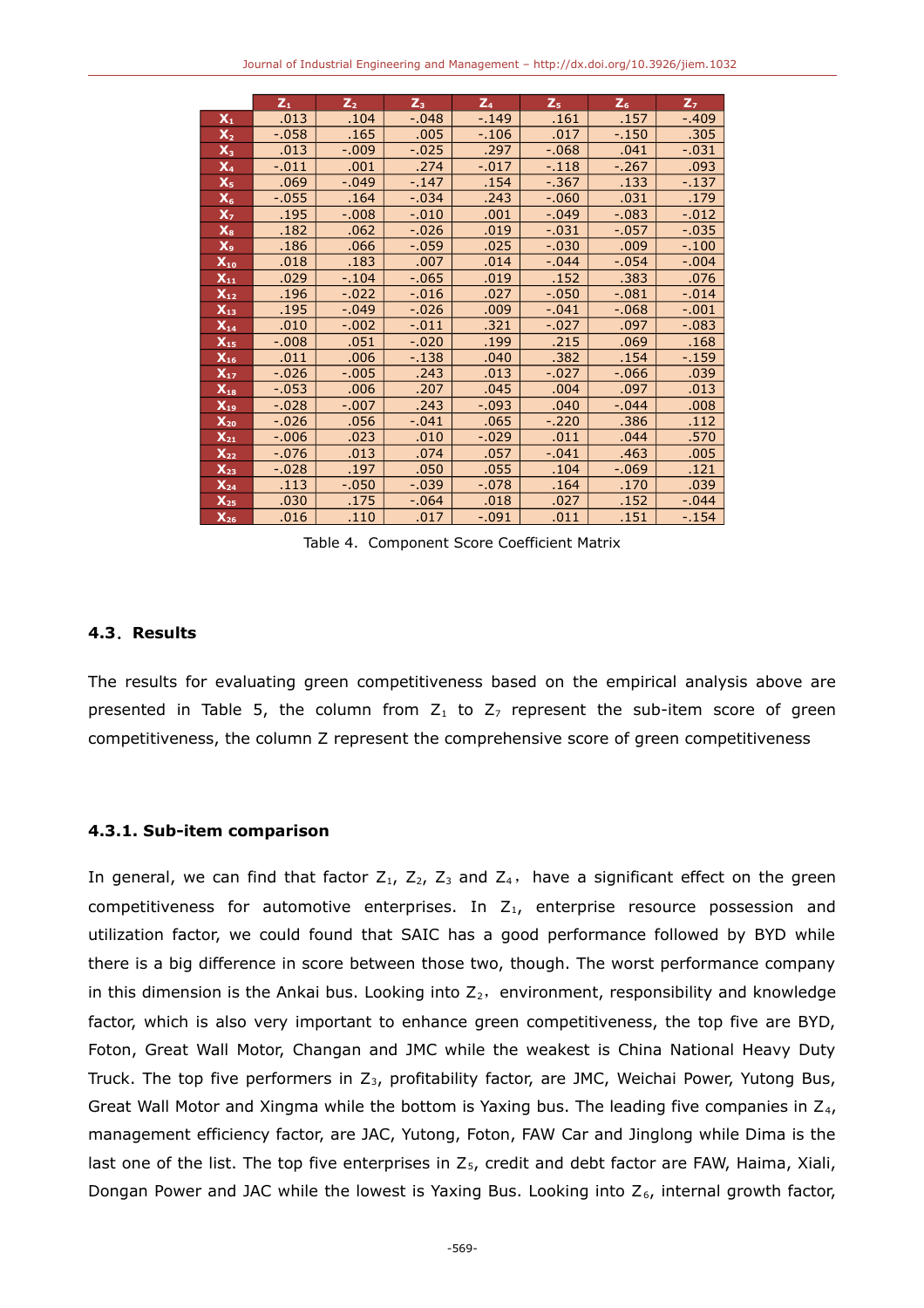the top five are Changan, Ankai Bus, Great Wall Motor, Zhongtong Bus and Yutong Bus while the last one is Dongan Power. Finally in  $Z_7$ , external growth factors, Dongan, Dima, Yutong Bus, Ankai Bus and Yaxing BUS are the first five of the list while the last one is Xingma.

| Code   | $Z_1$    | $Z_{2}$  | $Z_3$    | $Z_4$    | $Z_{5}$  | Z <sub>6</sub> | Z <sub>7</sub> | $\mathbf{z}$ |
|--------|----------|----------|----------|----------|----------|----------------|----------------|--------------|
| 600104 | 4.466    | $-0.656$ | 0.460    | 0.121    | $-0.052$ | $-0.139$       | 0.425          | 1.047        |
| 002594 | 0.615    | 4.031    | $-0.349$ | $-0.358$ | $-0.445$ | $-0.309$       | $-0.136$       | 0.822        |
| 600066 | $-0.579$ | $-0.142$ | 1.651    | 1.8142   | $-0.108$ | 0.738          | 0.951          | 0.479        |
| 600418 | $-0.120$ | 0.154    | $-0.346$ | 2.4549   | 0.731    | $-0.047$       | 0.180          | 0.343        |
| 000550 | $-0.670$ | 0.434    | 2.083    | 0.042    | 0.707    | $-1.123$       | 0.293          | 0.342        |
| 601633 | $-0.441$ | 0.637    | 1.366    | $-0.469$ | $-0.199$ | 1.242          | 0.151          | 0.297        |
| 600166 | 0.175    | 0.676    | $-0.219$ | 1.333    | $-0.454$ | 0.202          | $-0.618$       | 0.251        |
| 000338 | $-0.010$ | 0.010    | 2.002    | $-0.869$ | $-0.753$ | $-0.817$       | 0.092          | 0.139        |
| 000625 | 0.311    | 0.520    | $-0.594$ | $-1.063$ | 0.667    | 2.034          | $-0.342$       | 0.112        |
| 000800 | 0.019    | $-0.288$ | $-0.982$ | 1.069    | 2.253    | 0.069          | $-0.994$       | 0.061        |
| 000927 | $-0.334$ | 0.275    | $-0.821$ | 0.240    | 1.403    | $-0.188$       | 0.369          | 0.003        |
| 000572 | $-0.010$ | $-0.750$ | $-0.297$ | $-0.612$ | 2.176    | 0.514          | 0.220          | $-0.039$     |
| 000868 | $-0.697$ | $-0.250$ | 0.045    | 0.046    | $-0.919$ | 2.007          | 0.880          | $-0.107$     |
| 600686 | $-0.393$ | $-0.184$ | 0.010    | 0.933    | $-0.900$ | $-0.604$       | 0.322          | $-0.116$     |
| 600178 | $-0.674$ | 0.347    | $-0.022$ | $-1.429$ | 1.005    | $-1.499$       | 2.040          | $-0.153$     |
| 600006 | $-0.098$ | $-0.492$ | $-0.287$ | $-0.062$ | 0.065    | $-0.254$       | 0.017          | $-0.200$     |
| 000957 | $-0.422$ | $-0.156$ | $-0.363$ | $-0.103$ | $-0.964$ | 1.047          | 0.171          | $-0.230$     |
| 600375 | $-0.367$ | $-0.584$ | 1.000    | $-0.863$ | 0.255    | $-0.722$       | $-2.494$       | $-0.320$     |
| 600303 | $-0.247$ | 0.074    | $-0.150$ | $-1.057$ | $-0.369$ | 0.405          | $-2.286$       | $-0.365$     |
| 000951 | 0.014    | $-1.256$ | 0.010    | 0.762    | $-1.078$ | $-0.809$       | $-0.813$       | $-0.372$     |
| 600609 | $-0.262$ | $-0.543$ | $-0.462$ | $-0.220$ | $-0.960$ | 0.244          | $-0.142$       | $-0.381$     |
| 600565 | 0.041    | $-1.180$ | $-0.233$ | $-1.604$ | $-0.106$ | 0.599          | 1.146          | $-0.396$     |
| 600760 | $-0.111$ | $-0.373$ | $-1.692$ | 0.091    | $-0.875$ | $-1.428$       | $-0.251$       | $-0.608$     |
| 600213 | $-0.205$ | $-0.304$ | $-1.811$ | $-0.198$ | $-1.078$ | $-1.161$       | 0.820          | $-0.610$     |
|        |          |          |          |          |          |                |                |              |

Table 5. Green competitiveness score for China automotive enterprises

## **4.3.2. Comprehensive comparison**

With above in-depth analysis and benchmark, we are able to conduct the comprehensive comparison in terms of evaluation score and ranking among those 24 sample firms. The result indicates that SAIC, BYD, Yutong Bus, JAC and JMC occupied the top positions with the respective score 1.047, 0.822, 0.479, 0.343 and 0.342. The last performer of the list is Yaxing BUS with score -0.610. The evaluation unveils the fact that SAIC has better performance in resources possession and utilization than other companies while those two areas have the higher weight in the evaluation index structure. But we could also realize that, however, SAIC has relatively poor behavior in terms of environment and knowledge factors where further action need to be taken so as to maintain the sustainable competitive advantages. For instance, more investment to the areas like environmental protection, social responsibility and knowledge development could be the future direction and focus of their long term strategy, on top of maintaining the current leading position in resources.

Another good performer is BYD who won the second position of the benchmark not only because it's excellent achievement on resources possession and utilization, but also the outstanding performance on environment, responsibility and knowledge than other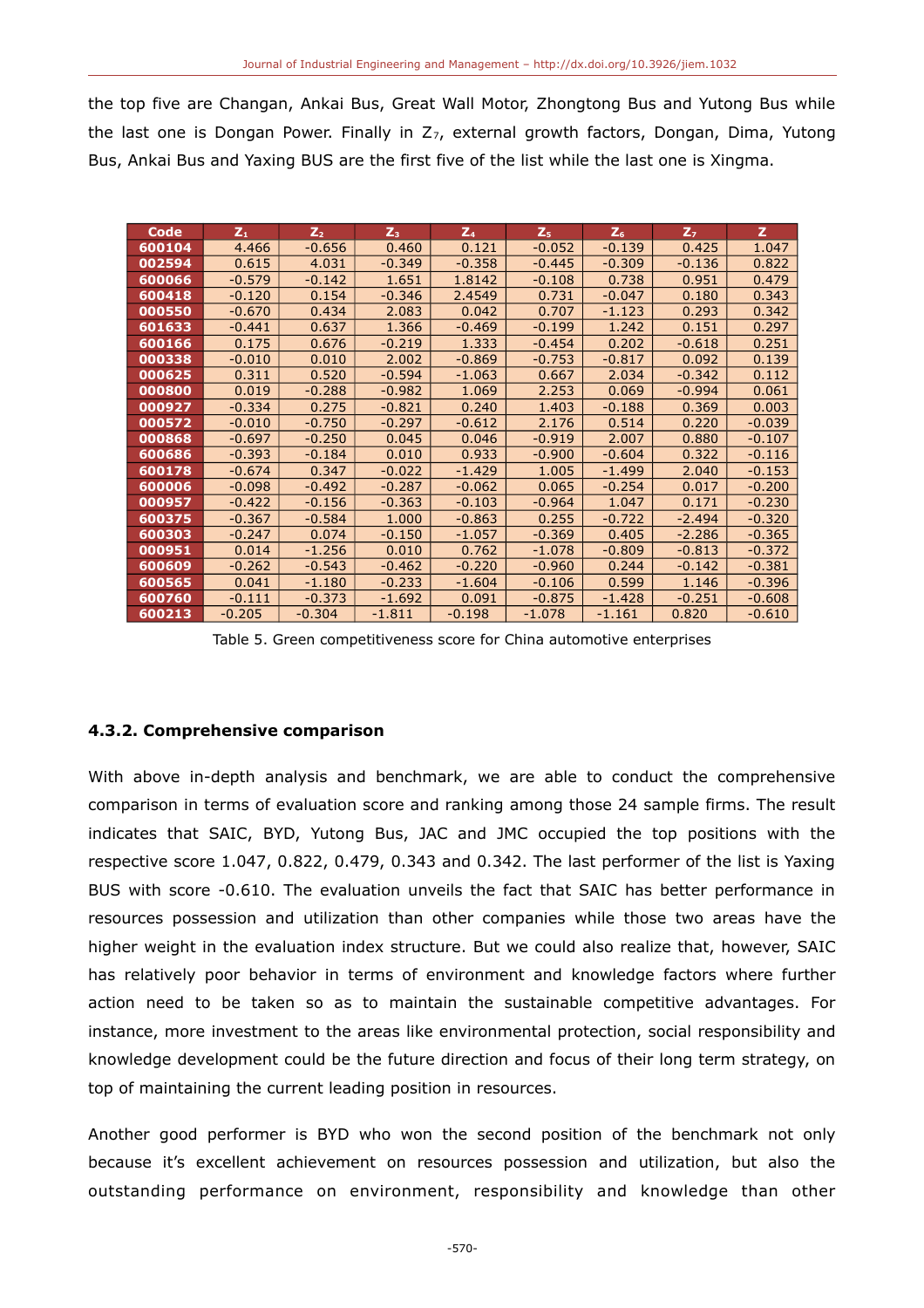competitors. The evaluation also suggests BYD could pay more attention on its profitability and management efficiency area as well as the growth factor, which might be the future direction of their tactics for maintaining the leading position.

#### **5**.**Conclusion**

By defining the green competitiveness of automobile enterprises, this paper proposes one framework with four dimensions which include environment, resources, capability and knowledge. The relationship among them has been revealed and in-depth analysis has been conducted with the sample of 24 listed automotive enterprises. Our research indicates that the factors like enterprise resources possession and utilization; environment, responsibility and knowledge; earning; management efficiency have significant effect on the green competitiveness for automotive enterprises.

With the current pressure from both environment and energy, this paper thinks that China automobile industry must take further action on corporate social responsibility. The regular evaluation of the green competitiveness could be one good measurable approach for the "Green Upgrade" of the whole industry. On the other hand, one of the challenges of this approach is how to rationally determine the weight of each index of the evaluation model we proposed in the paper. The model itself can get objective results based on the factor analysis method. Furthermore, the green corporate competitiveness is changing dynamically with the affection from many factors. In order to make sure we can get the reasonable and executable outcome, the evaluation index system itself needs to be updated and upgraded with the input and learning from the real market and practice.

#### **Acknowledgments**

This article is supported by "the Fundamental Research Funds for the Central Universities" (Approval No. 2014JBM045). We also would like to express our most sincere appreciation to reviewers.

## **References**

Chen, H.X., Liu, D., & Yuan, Y. (2013). Study on the Evaluation of Green Competitiveness under low-carbon Model: the angle of value Chain. *Science & Technology Progress and Policy*, 2, 1-5 (in Chinese).